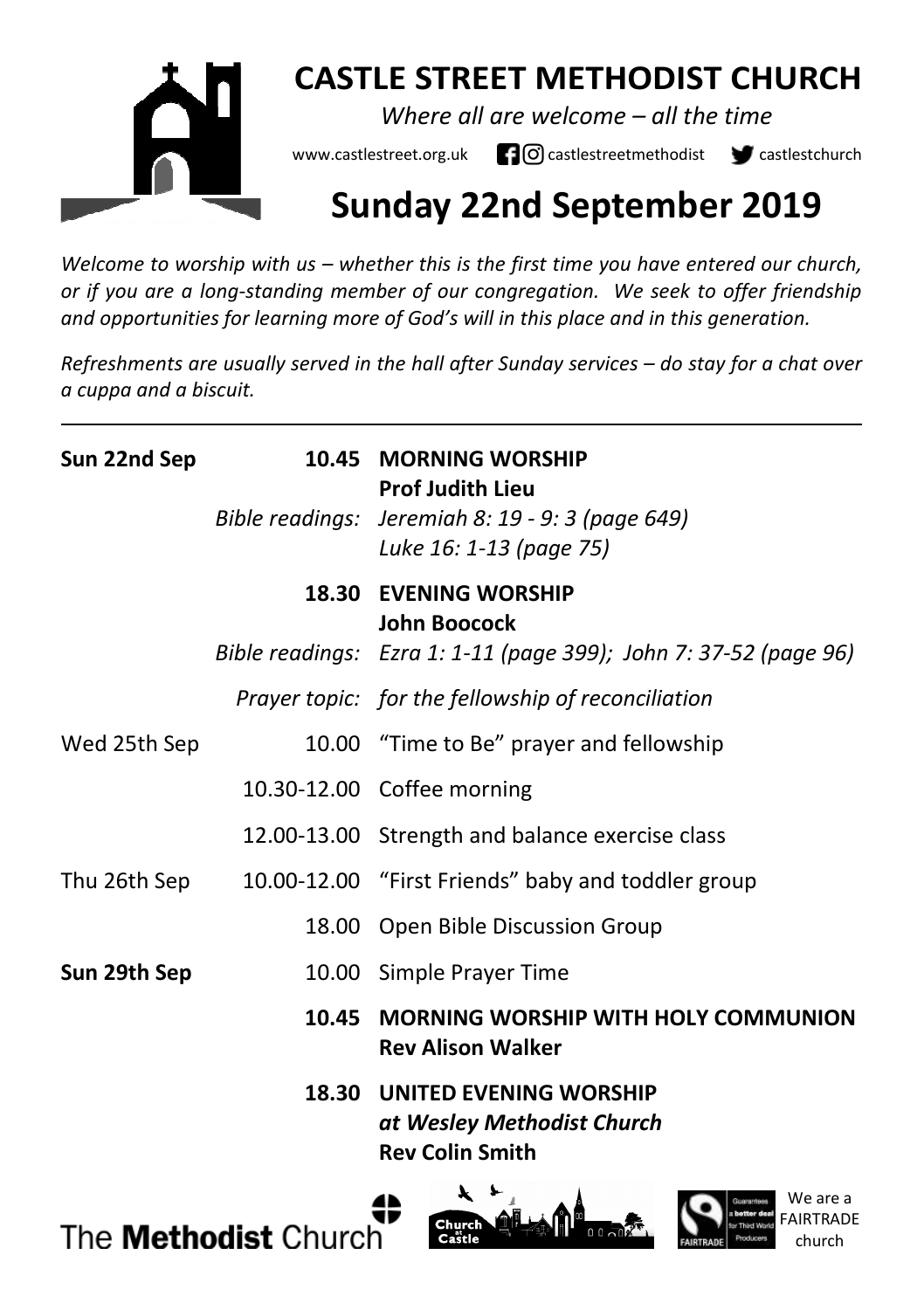## **Welcome to Castle Street Methodist Church!**

If you are worshipping with us for the first time, please make yourself known to one of the stewards and pick up a welcome leaflet. All people of this church are part of the ministry, led by the Revd Alison Walker who may be contacted electronically via the church website or by telephone on (01223) 872 862.

Our church magazine *Castle View* contains more details of events taking place each month – please pick up a copy of the latest issue.

There is a **Prayer Request** book at the back of the church, which is used during services and at prayer meetings – but remember it is on display for anyone in the church to read, so please respect the privacy of those concerned and avoid including names and other personal details unless specifically requested.

### **CCHP 2019-20 – training dates**

A reminder that all CCHP volunteers this year – including those who have helped previously – will need to attend one of the training sessions. These are now confirmed as taking place as follows:

- Wed 30th Oct at Castle Street Methodist Church, starting at 7.30pm
- Fri 1st Nov in the Community Centre at Our Lady and English Martyrs Roman Catholic Church, starting at 8pm
- Mon 4th Nov at Christ Church, starting at 7.30pm
- Tue 12th Nov at St Barnabas' Church, starting at 7.30pm
- Thu 14th Nov at Great St Mary's Church, starting at 7.30pm

All attendees will be registered on the door, with doors opening half an hour before the start time. Tea and coffee (with biscuits) will be served. Rota coordinators and team leaders will attend a different training session (only).

#### $~\sim$ ~~~~~~~

### **CCHP 2019-20 – Safety Officer needed**

CCHP is looking for a Safety Officer (volunteer) to carry out annual premises checks and assessments with the host venues, all of which are in central Cambridge. Whilst an understanding of the CCHP winter night shelter would be helpful, experience of issues involving the security and safety of buildings used by the public and an ability to conduct a fire safety audit is essential.

There are twelve venues to assess in total between November and January. This is anticipated to take about one hour per visit, and perhaps between one and two hours following-up and writing up. Job share would also be considered. Anyone interested should contact info *at* cchp *dot* org *dot* uk for more details.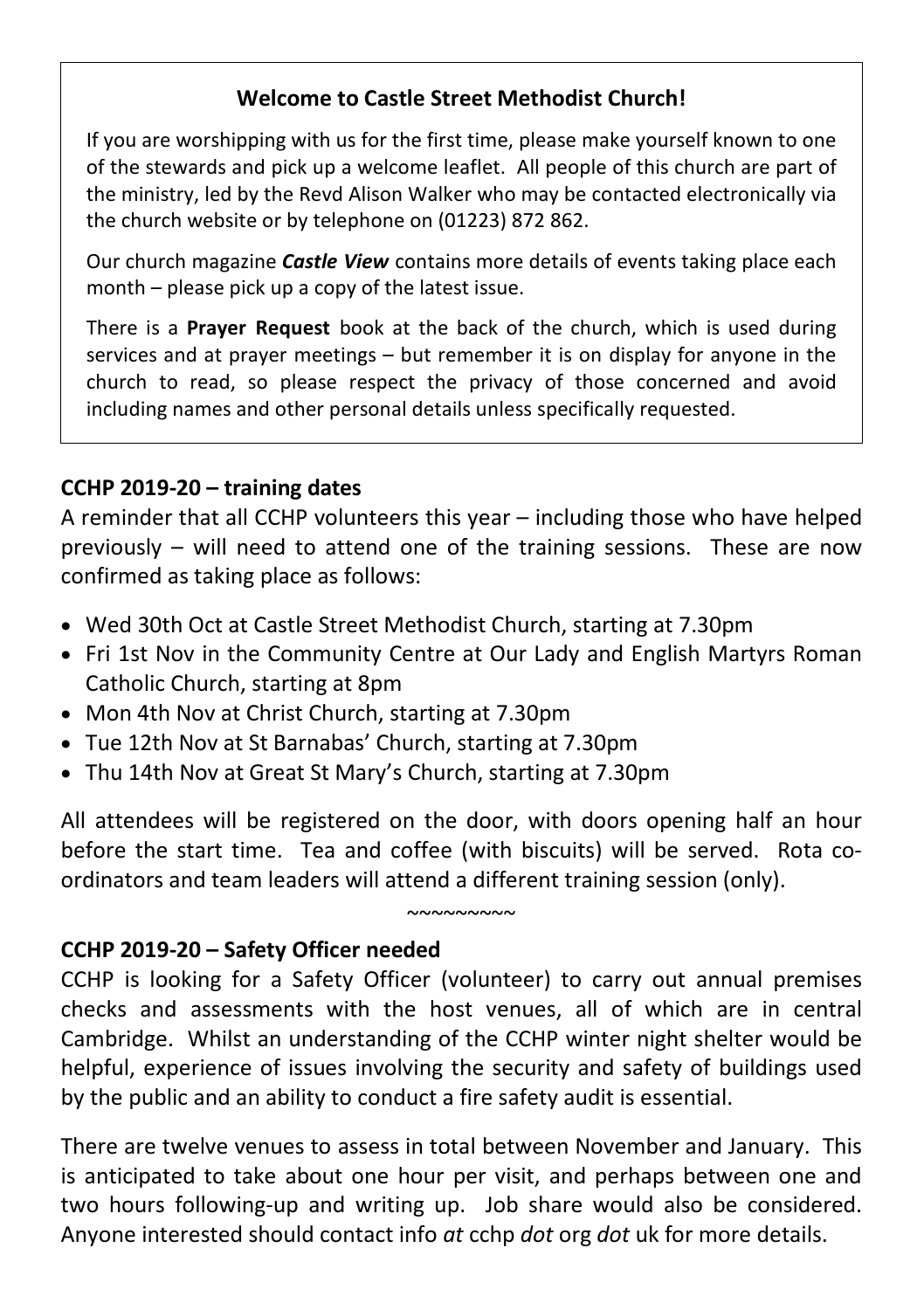#### **Two interesting Jubilee Centre talks**

Cambridge is vying with London to be the AI capital of Britain... but at the same time it has the highest income inequality in the country. Come and consider these two issues from a Christian perspective. Both events are organised in collaboration with Faith in Business and KLICE (the Kirby Laing Institute for Christian Ethics).

• Just Pay: what does the Bible have to say about the Gig economy?

Wednesday 2nd October, 6.30pm to 8pm at Westminster College (free parking available).

Speakers: Calum Samuelson and Tim Young, with Sue Halliday (Acting Director, KLICE) and Richard Higginson (Chair, Faith in Business).

This talk introduces the biblical ideas of justice, dignity and reward as a challenge to contemporary remuneration practices (as outlined in Jubilee Centre's recently published report, *Just Pay: a Biblical perspective on the ethics of remuneration* (see www.jubilee-centre.org/just-pay/). In the light of rising levels of participation in the Gig economy, this talk will outline how these Biblical themes may be invaluable to both employers and employees moving forward in the near future.

• Artificially Intelligent?

Thursday 3rd October, 12.30pm to 1.30pm in the Jubilee Lounge at the Jubilee Centre (second floor of 59 St Andrew's Street).

Speakers: Calum Samuelson and Charlee New.

How might Christians develop a theology of surprise to help them avoid undue fear, naive optimism, and resigned apathy with regard to Artificial Intelligence? A lunchtime discussion with Calum Samuelson (author of *Artificially Intelligent: grappling with the myths, present realities and future trajectories of Ai* (see www.jubilee-centre.org/artificially-intelligent-grapplingwith-the-myths-present-realities-and-future-trajectories-of-ai) and the Jubilee Centre's Charlee New.

#### **"So what's your faith story?" – Saturday 9th November in Haverhill**

A reminder of this training event, designed to help us grow in confidence in sharing our story with others, organised by the Methodist Church's "Learning Network". It's at Haverhill Methodist Church on Saturday 9th November from 10.30am to 3pm, and is led by the Evangelism and Growth team in conjunction with the Cliff College evangelists. Information about it appeared on the weekly notice sheets earlier this month (available to download from the church website). Contact Alison if you are interested in going – it's free, but booking is needed (and car-sharing would be practical).

 $~\sim$  $\sim$  $\sim$  $\sim$  $\sim$  $\sim$